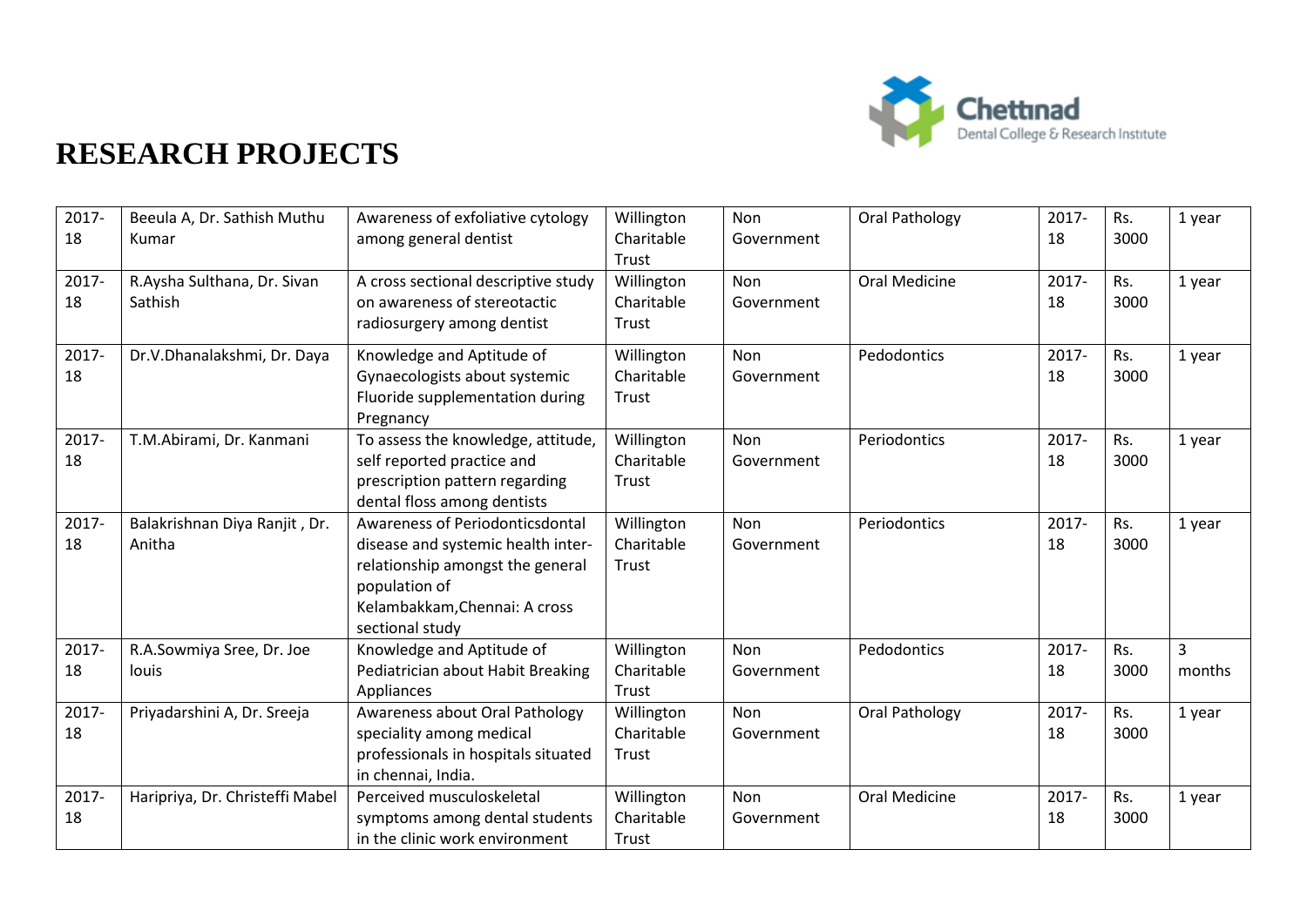

| 2017- | Pavithra M, Dr. Eswari      | Assessment of psychosocial risk    | Willington | Non        | Oral surgery                   | 2017- | Rs.  | 1 year |
|-------|-----------------------------|------------------------------------|------------|------------|--------------------------------|-------|------|--------|
| 18    |                             | factors, work stress and work-life | Charitable | Government |                                | 18    | 3000 |        |
|       |                             | balance among dentists in          | Trust      |            |                                |       |      |        |
|       |                             | academics and private practice: A  |            |            |                                |       |      |        |
|       |                             | crOral surgerys-sectional study in |            |            |                                |       |      |        |
|       |                             | Chennai.                           |            |            |                                |       |      |        |
| 2017- | Mukilan, Dr. Merlin Jayaraj | A comparative study of prevalence  | Willington | Non        | Oral Pathology                 | 2017- | Rs.  | 1 year |
| 18    |                             | of self medication in Medical,     | Charitable | Government |                                | 18    | 3000 |        |
|       |                             | <b>Dental and Paramedical</b>      | Trust      |            |                                |       |      |        |
|       |                             | undergraduates students in a       |            |            |                                |       |      |        |
|       |                             | private institute - A crOral       |            |            |                                |       |      |        |
|       |                             | surgerys sectional study           |            |            |                                |       |      |        |
| 2017- | Ashrita, Dr. N. Nagappan    | Dental flOral surgerys use among   | Willington | <b>Non</b> | <b>Public Health Dentistry</b> | 2017- | Rs.  | 1 year |
| 18    |                             | elementary school children nd      | Charitable | Government |                                | 18    | 3000 |        |
|       |                             | environmental factors;a crOral     | Trust      |            |                                |       |      |        |
|       |                             | surgeryssectional study            |            |            |                                |       |      |        |
| 2017- | Srinivasa Ragavan, Dr.      | mental health stiGeneral           | Willington | Non        | <b>Oral Medicine</b>           | 2017- | Rs.  | 6      |
| 18    | Priyadharshini              | Medicinea among health care        | Charitable | Government |                                | 18    | 3000 | months |
|       |                             | professionals.                     | Trust      |            |                                |       |      |        |
| 2017- | Raksha, Dr. Sai Archana     | Prevalence of TMJ dysfunction      | Willington | Non        | Oral Medicine                  | 2017- | Rs.  | 1 year |
| 18    |                             | and it's association with          | Charitable | Government |                                | 18    | 3000 |        |
|       |                             | malocclusion in children and       | Trust      |            |                                |       |      |        |
|       |                             | adolescents                        |            |            |                                |       |      |        |
| 2017- | Dr.G.V.Jagannatha           | Awareness of patients about        | Willington | Non        | <b>Public Health Dentistry</b> | 2017- | Rs.  | 3      |
| 18    |                             | existing oral precancerous         | Charitable | Government |                                | 18    | 3000 | months |
|       |                             | lesions/conditions in Kanchipuram  | Trust      |            |                                |       |      |        |
|       |                             | township of Tamil Nadu             |            |            |                                |       |      |        |
| 2017- | Dr.N.Nagappan               | In vitro antimicrobial activity    | Willington | Non        | <b>Public Health Dentistry</b> | 2017- | Rs.  | 1 year |
| 18    |                             | of Spinacia                        | Charitable | Government |                                | 18    | 3000 |        |
|       |                             | Oleracea against Streptococcus     | Trust      |            |                                |       |      |        |
|       |                             |                                    |            |            |                                |       |      |        |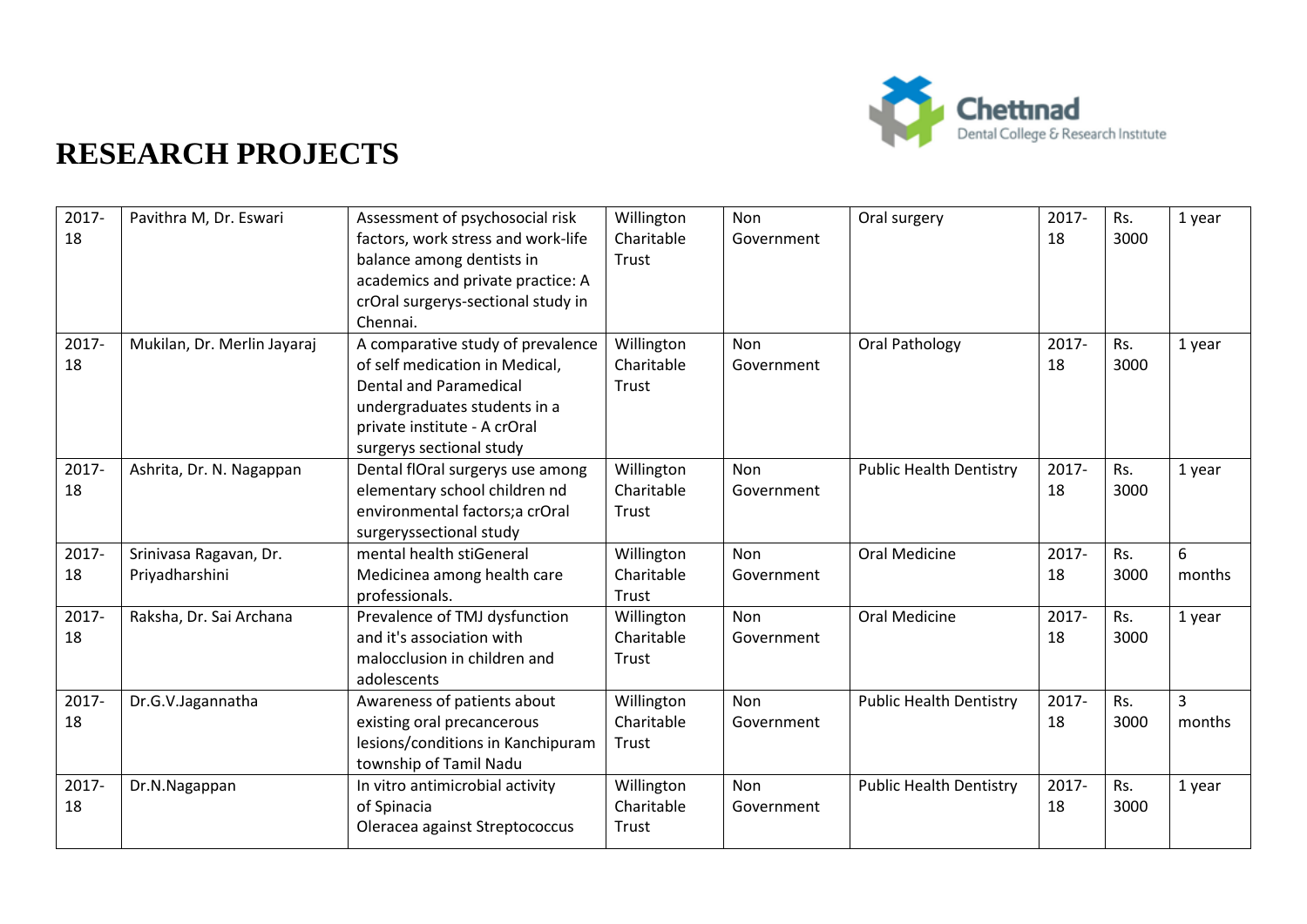

|             |               | mutans and Lactobacillus<br>acidophilus                                                                                                                                                                                                                                                             |                                   |                          |                                          |                |             |             |
|-------------|---------------|-----------------------------------------------------------------------------------------------------------------------------------------------------------------------------------------------------------------------------------------------------------------------------------------------------|-----------------------------------|--------------------------|------------------------------------------|----------------|-------------|-------------|
| 2017-<br>18 | Dr. Semmia    | Lateralization of the inferior<br>alveolar nerve with simultaneous<br>placement of implants - A prOral<br>surgerypective study                                                                                                                                                                      | Willington<br>Charitable<br>Trust | Non<br>Government        | <b>Oral And Maxillofacial</b><br>Surgery | 2017-<br>18    | Rs.<br>3000 | 1 year      |
| 2017-<br>18 | Dr. Eswari    | Intraligamentary anesthesia as a<br>pOral surgerysible anesthetic<br>option in oral implantology                                                                                                                                                                                                    | Willington<br>Charitable<br>Trust | Non<br>Government        | <b>Oral And Maxillofacial</b><br>Surgery | 2017-<br>18    | Rs.<br>3000 | 1 year      |
| 2017-<br>18 | Dr.Shanmugam  | Prevalence of Chronic<br>Periodonticsdontitis in patients<br>with Coronary Heart Disease &<br>Rheumatic Heart Disease - A<br>cohort study                                                                                                                                                           | Willington<br>Charitable<br>Trust | Non<br>Government        | Periodonticsdontics                      | $2017 -$<br>18 | Rs.<br>3000 | 6<br>months |
| 2017-<br>18 | Dr.Ashwath.B  | Assessment of pain experienced<br>during Periodonticsdontal probing<br>in patients with dental biofilm<br>induced gingivitis, different forms<br>of Periodonticsdontitis and its<br>evaluation of its relationship with<br>gingival inflammatory parameters<br>- a crOral surgerys sectional study. | Willington<br>Charitable<br>Trust | <b>Non</b><br>Government | Periodontics                             | $2017 -$<br>18 | Rs.<br>3000 | 6<br>months |
| 2017-<br>18 | Dr. Alagappan | Comparision of clOral surgeryure<br>of perforated sinus during<br>extraction with buccal pad of fat<br>vs Autologous PRF.                                                                                                                                                                           | Willington<br>Charitable<br>Trust | <b>Non</b><br>Government | <b>Oral And Maxillofacial</b><br>Surgery | 2017-<br>18    | Rs.<br>3000 | 1 year      |